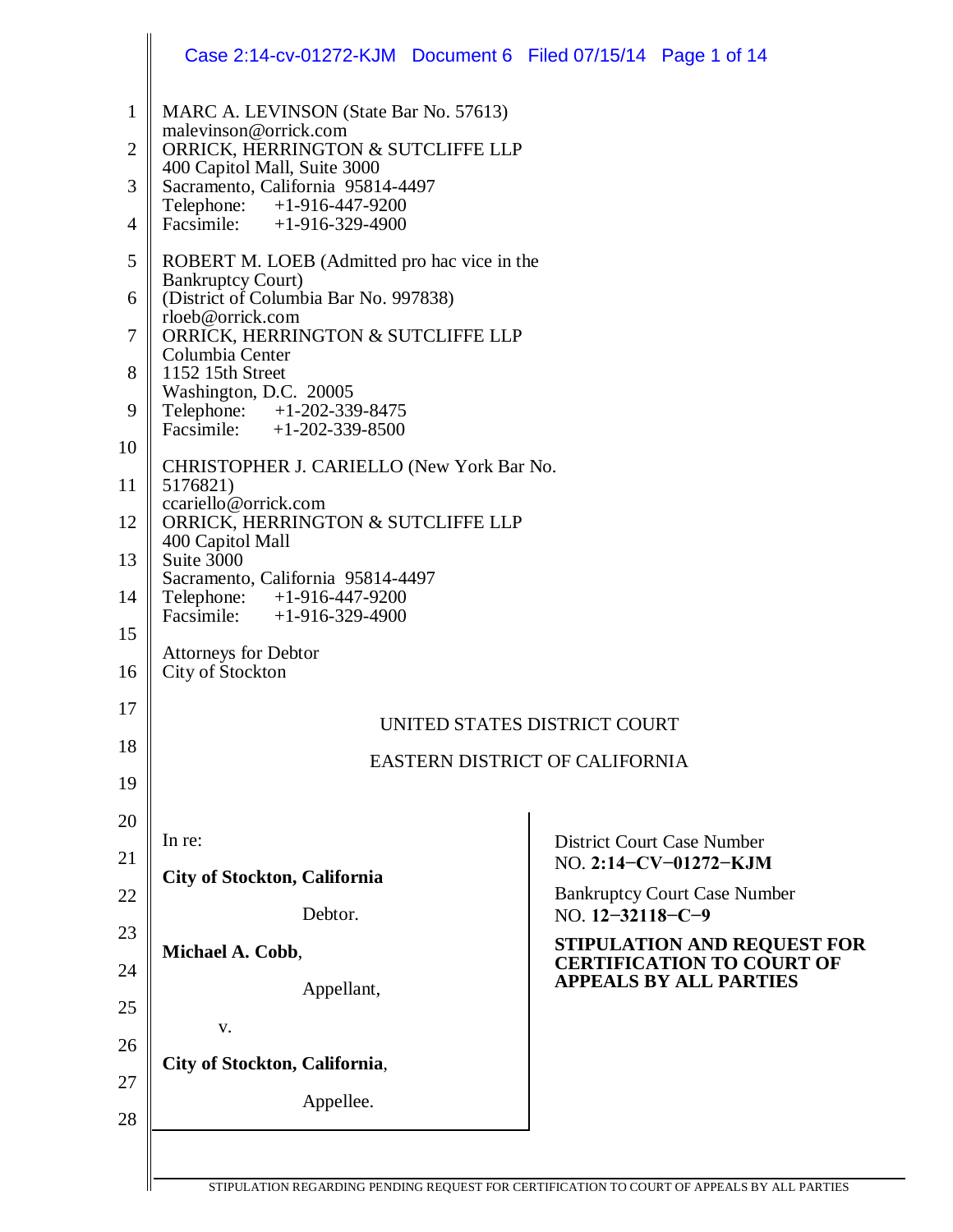#### Case 2:14-cv-01272-KJM Document 6 Filed 07/15/14 Page 2 of 14

2

1

Appellant Michael A. Cobb and Appellee the City of Stockton (collectively, the "Parties"), through their respective counsel, hereby stipulate to the following:

3 4 5 6 7 1. On June 3, 2014, the Parties jointly filed their Official Form 24 – Certification To Court Of Appeals By All Parties [Bankr. Dkt. No. 1540] ("Certification Request") with the bankruptcy court. The Certification Request, a copy of which is attached hereto as Exhibit A, requests certification of this action to the Court of Appeals for the Ninth Circuit pursuant to 28 U.S.C. § 158(d).

8 9 10 11 12 2. Section  $158(d)(2)(B)(ii)$  permits parties to a bankruptcy appeal to request certification to the court of appeals when they agree that circumstances warranting direct appeal to the court of appeals are present. Upon such "request made by a majority of the appellants and a majority of the appellees," the court "shall make the certification" requested. *Id*. Certification in these circumstances is required and non-discretionary.

13 14 15 16 17 3. Federal Rule of Bankruptcy Procedure 8001(f)(3)(A) provides that the parties' request for certification "shall be filed . . . with the clerk of the court in which the matter is pending." For purposes of a request for certification of a bankruptcy appeal, Federal Rule of Bankruptcy Procedure 8007(b) provides that a matter is pending in the bankruptcy court until the record has been transmitted to the district court.

18 19 20 21 22 4. Although this action was pending in the bankruptcy court when the Parties filed the Certification Request, the record on appeal has now been transmitted to this Court with no action having been taken on the Certification Request. This Court is therefore now the court in which the matter is pending. The bankruptcy court clerk's Certificate Of Record To District Court Re: Bankruptcy Cases [Dkt. No. 3] is attached hereto as Exhibit B.

- 23 24 25 26 5. The undersigned respectfully renew their Certification Request before this Court, and request that the Court, pursuant to 28 U.S.C. § 158(d)(2)(B)(ii), and based on the information set forth in the Certification Request, enter the certification to the Court of Appeals for the Ninth Circuit.
- 27 / / /
- 28 / / /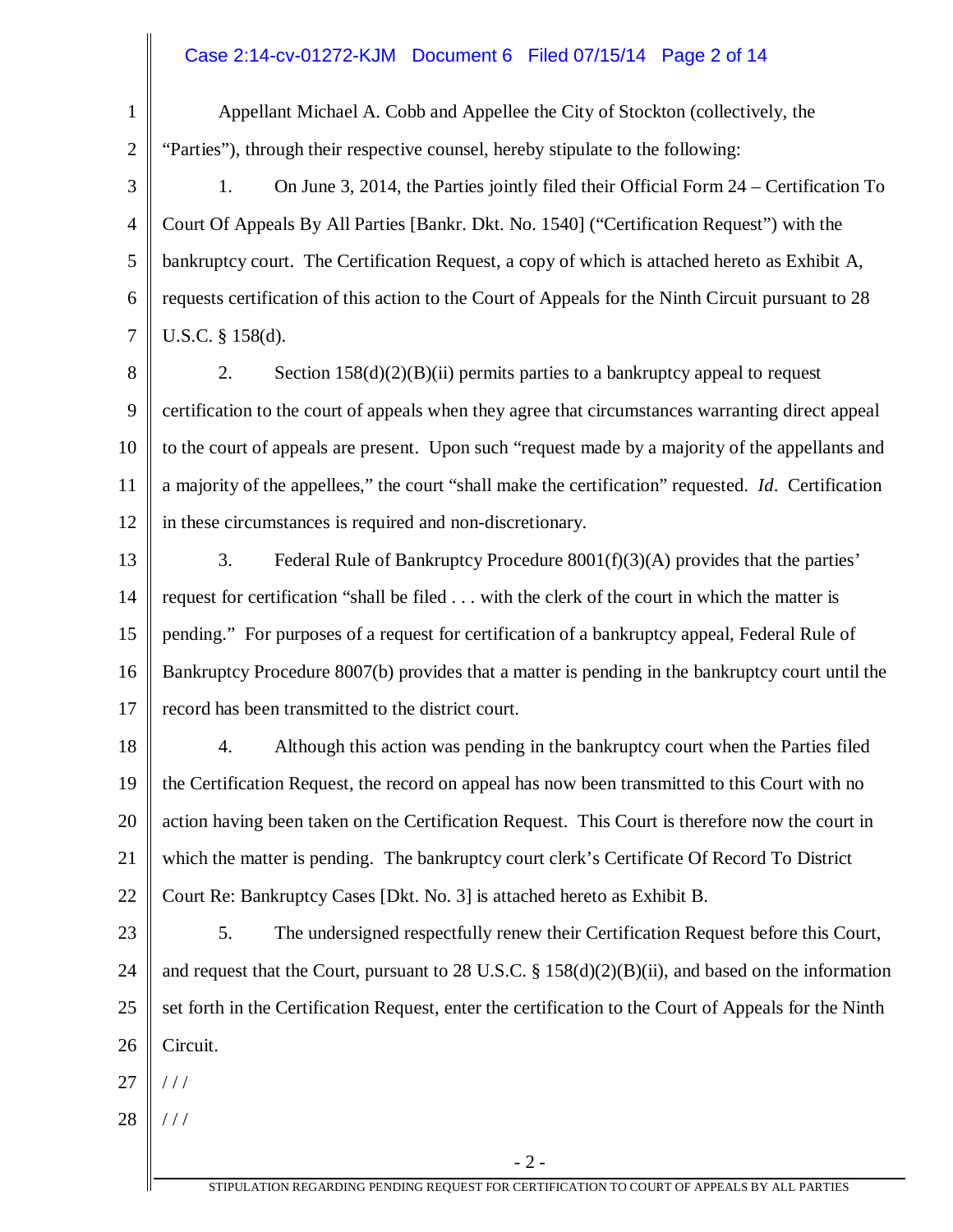|                |                      | Case 2:14-cv-01272-KJM  Document 6  Filed 07/15/14  Page 3 of 14                           |
|----------------|----------------------|--------------------------------------------------------------------------------------------|
| $\mathbf{1}$   | Dated: July 15, 2014 | <b>MARC A. LEVINSON</b>                                                                    |
| $\mathbf{2}$   |                      | ROBERT M. LOEB<br>Orrick, Herrington & Sutcliffe LLP                                       |
| 3              |                      |                                                                                            |
| $\overline{4}$ |                      |                                                                                            |
| 5              |                      | By: /s/ Marc A. Levinson<br><b>MARC A. LEVINSON</b>                                        |
| 6              |                      | Attorneys for Appellee<br>City of Stockton                                                 |
| 7              | Dated: July 15, 2014 | <b>BRADFORD J. DOZIER</b>                                                                  |
| 8              |                      | Atherton & Dozier                                                                          |
| 9              |                      |                                                                                            |
| 10             |                      | By: /s/ Bradford J. Dozier (as authorized on                                               |
| 11             |                      | July 15, 2014)<br><b>BRADFORD J. DOZIER</b>                                                |
| 12             |                      | Attorney for Appellant<br>Michael A. Cobb                                                  |
| 13             |                      |                                                                                            |
| 14             |                      |                                                                                            |
| 15<br>16       | IT IS SO ORDERED.    |                                                                                            |
| 17             |                      |                                                                                            |
| 18             | DATED:               | HON. KIMBERLY J. MUELLER                                                                   |
| 19             |                      | <b>United States District Judge</b>                                                        |
| 20             |                      |                                                                                            |
| 21             |                      |                                                                                            |
| 22             |                      |                                                                                            |
| 23             |                      |                                                                                            |
| 24             |                      |                                                                                            |
| 25             |                      |                                                                                            |
| 26             |                      |                                                                                            |
| 27             |                      |                                                                                            |
| 28             |                      |                                                                                            |
|                | OHSUSA:758453142.3   | $-3-$                                                                                      |
|                |                      | STIPULATION REGARDING PENDING REQUEST FOR CERTIFICATION TO COURT OF APPEALS BY ALL PARTIES |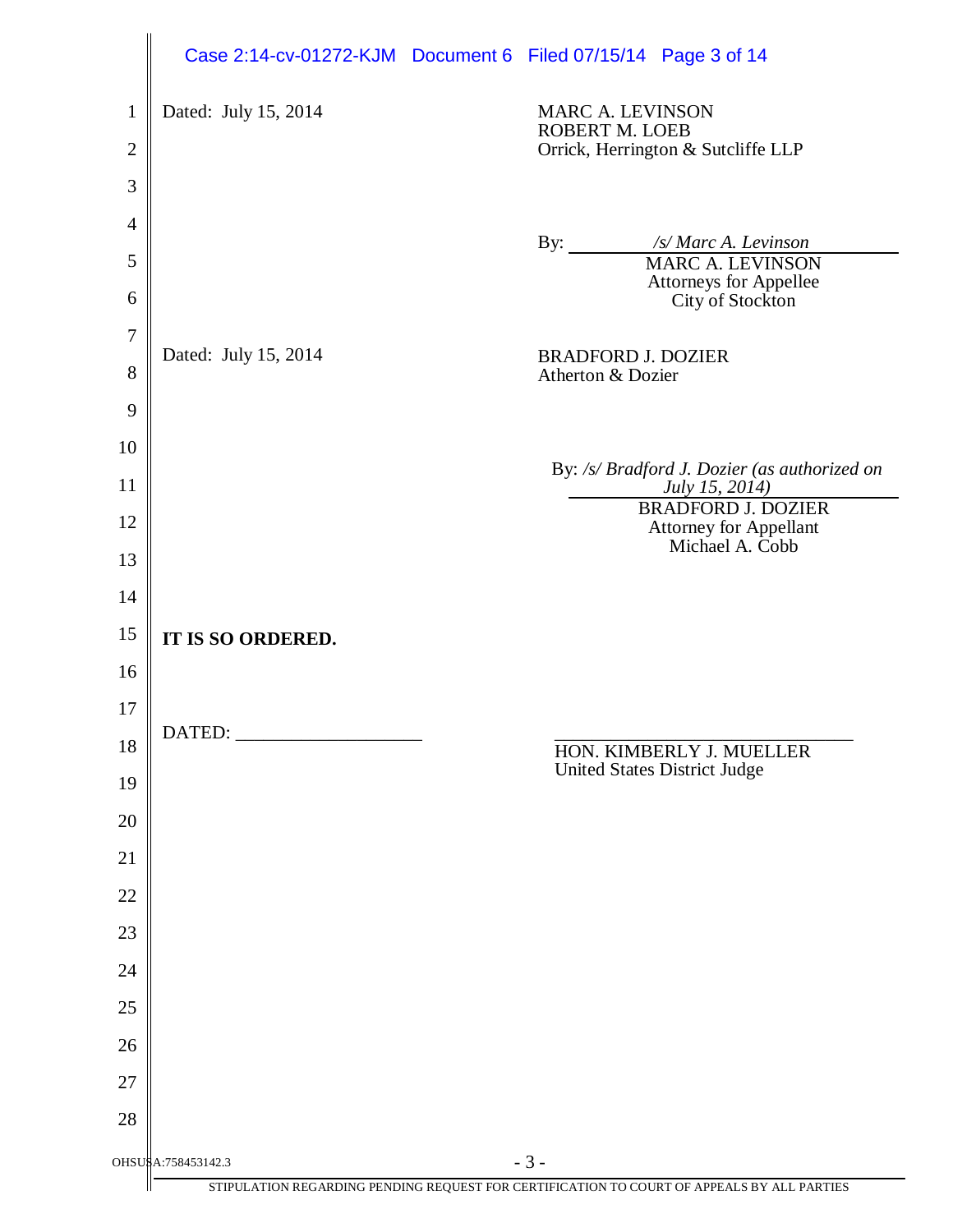Case 2:14-cv-01272-KJM Document 6 Filed 07/15/14 Page 4 of 14

# Exhibit A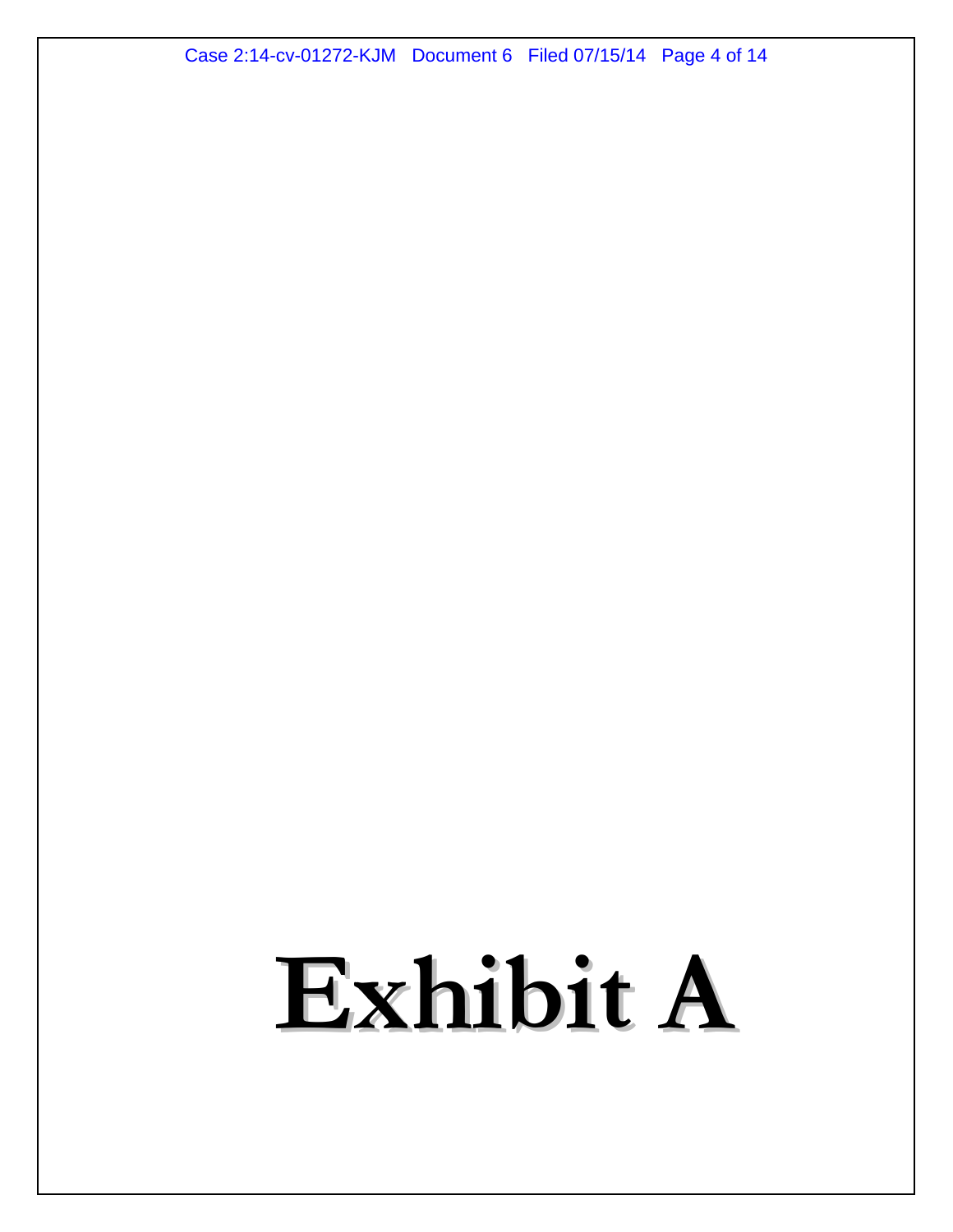### Case 12-32118 Filed 06/03/14 Doc 1540 Case 2:14-cv-01272-KJM Document 6 Filed 07/15/14 Page 5 of 14

#### **8** OFFICIAL FORM 24 – CERTIFICATION TO COURT OF APPEALS BY ALL PARTIES 1 2 3 4 5 6 7 8 9 10 11 12 13 14 15 16 17 18 19 20 21 22 23 24 25 26 27 28 MARC A. LEVINSON (STATE BAR NO. 57613) malevinson@orrick.com ORRICK, HERRINGTON & SUTCLIFFE LLP 400 Capitol Mall, Suite 3000 Sacramento, California 95814-4497 Telephone: +1-916-447-9200 Facsimile: +1-916-329-4900 ROBERT M. LOEB (Admitted pro hac vice) (District of Columbia Bar No. 997838) rloeb@orrick.com ORRICK, HERRINGTON & SUTCLIFFE LLP Columbia Center 1152 15th Street Washington, D.C. 20005<br>Telephone: +1-202-339 Telephone: +1-202-339-8475<br>Facsimile: +1-202-339-8500  $+1-202-339-8500$ Attorneys for Debtor City of Stockton BRADFORD J. DOZIER (STATE BAR NO. 142061) AthDoz@aol.com ATHERTON & DOZIER 305 N. El Dorado St., Suite 301 Stockton, California 95202<br>Telephone: +1-209-948- $+1-209-948-5711$ Attorney for Creditor Michael A. Cobb UNITED STATES BANKRUPTCY COURT EASTERN DISTRICT OF CALIFORNIA SACRAMENTO DIVISION In re: CITY OF STOCKTON, CALIFORNIA, Debtor. Case No. 2012-32118 D.C. No. OHS-15 Chapter 9 **OFFICIAL FORM 24 – CERTIFICATION TO COURT OF APPEALS BY ALL PARTIES** Debtor the City of Stockton, California (the "City"), and Creditor Michael A. Cobb ("Cobb"), through their respective counsel, submit to this Court, before which this matter is / / /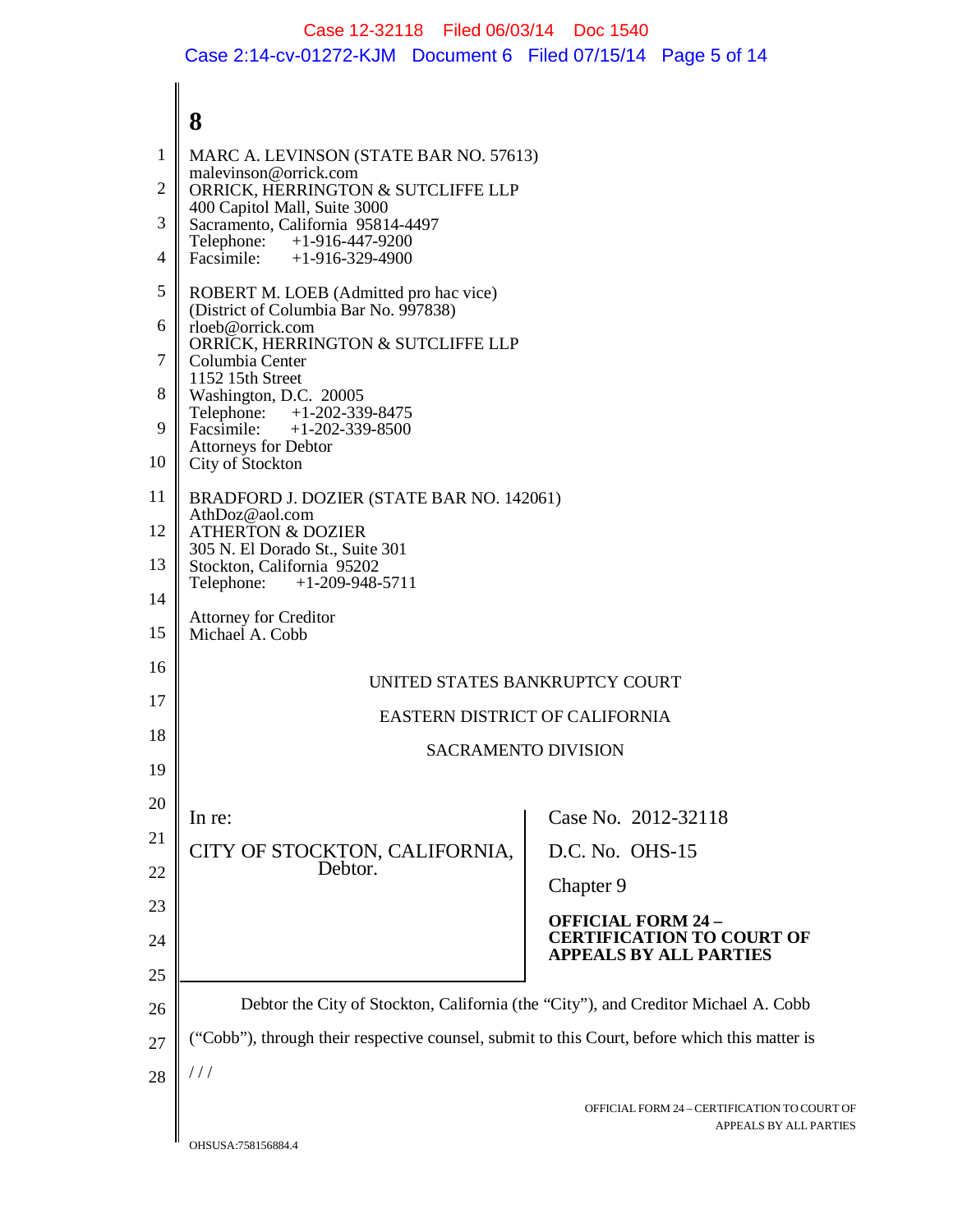### Case 12-32118 Filed 06/03/14 Doc 1540 Case 2:14-cv-01272-KJM Document 6 Filed 07/15/14 Page 6 of 14

| 1              | currently pending under Federal Rule of Bankruptcy Procedure $8001(f)(2)$ , $(f)(2)(A)$ , the        |  |  |
|----------------|------------------------------------------------------------------------------------------------------|--|--|
| $\overline{2}$ | following Certification to Court of Appeals by All Parties, in conformance with Official Form 24.    |  |  |
| 3              | A notice of appeal having been filed in the above-styled matter on May 21, 2014,<br>1.               |  |  |
| 4              | appellant Michael A. Cobb and appellee the City of Stockton, who are all the appellants and all      |  |  |
| 5              | the appellees, hereby certify to the court under 28 U.S.C. § 158(d)(2)(A) that a circumstance        |  |  |
| 6              | specified in 28 U.S.C. $\S$ 158(d)(2) exists as stated below.                                        |  |  |
| 7              | Leave to appeal in this matter is required under $28$ U.S.C. $\S$ 158(a).<br>2.                      |  |  |
| 8              | This certification arises in an appeal from an interlocutory order or decree, and the<br>3.          |  |  |
| 9              | parties hereby request leave to appeal as required by 28 U.S.C. § 158(a).                            |  |  |
| 10             | The judgment, order, or decree involves a question of law as to which there is no<br>4.              |  |  |
| 11             | controlling decision of the court of appeals for this circuit or of the Supreme Court of the United  |  |  |
| 12             | States. 28 U.S.C. § 158(d)(2)(A)(i).                                                                 |  |  |
| 13             | Pursuant to 28 U.S.C. § 158(d)(2)(C) and Federal Rule of Bankruptcy Procedure<br>5.                  |  |  |
| 14             | $8001(f)(2)(B)$ , (f)(3), the parties to this certification supplement the certification as follows: |  |  |
| 15             | The following facts are necessary to understand the question presented.<br>(a)                       |  |  |
| 16             | These facts are drawn from the parties' Joint Stipulation of Material Facts Underlying Objection     |  |  |
| 17             | of Creditor Michael A. Cobb, Dkt. No. 1252, and are not in dispute.                                  |  |  |
| 18             | (i)<br>Andrew C. Cobb, the father of Creditor Michael A. Cobb, was the                               |  |  |
| 19             | owner of a parcel of land located at 4218 Pock Lane in Stockton, California, San Joaquin County      |  |  |
| 20             | Assessor's Parcel Number 179-180-07 (the "Parcel").                                                  |  |  |
| 21             | On August 10, 1998, the Stockton City Council issued Resolution<br>(ii)                              |  |  |
| 22             | No. 98-0353 determining that the public necessity required the condemnation of a strip of land       |  |  |
| 23             | across the Parcel for purposes of building a public road.                                            |  |  |
| 24             | (iii)<br>In conformance with the procedures set forth in California Civil                            |  |  |
| 25             | Procedure Code § 1255.010, the City had an expert appraiser conduct an appraisal of the strip of     |  |  |
| 26             | land for purposes of determining the amount of compensation believed to be just, and produce a       |  |  |
| 27             | summary of the basis for the appraisal. The appraisal valued the land at \$90,200.00. On             |  |  |
| 28             | //                                                                                                   |  |  |

- 2 - OFFICIAL FORM 24 – CERTIFICATION TO COURT OF

APPEALS BY ALL PARTIES

 $\parallel$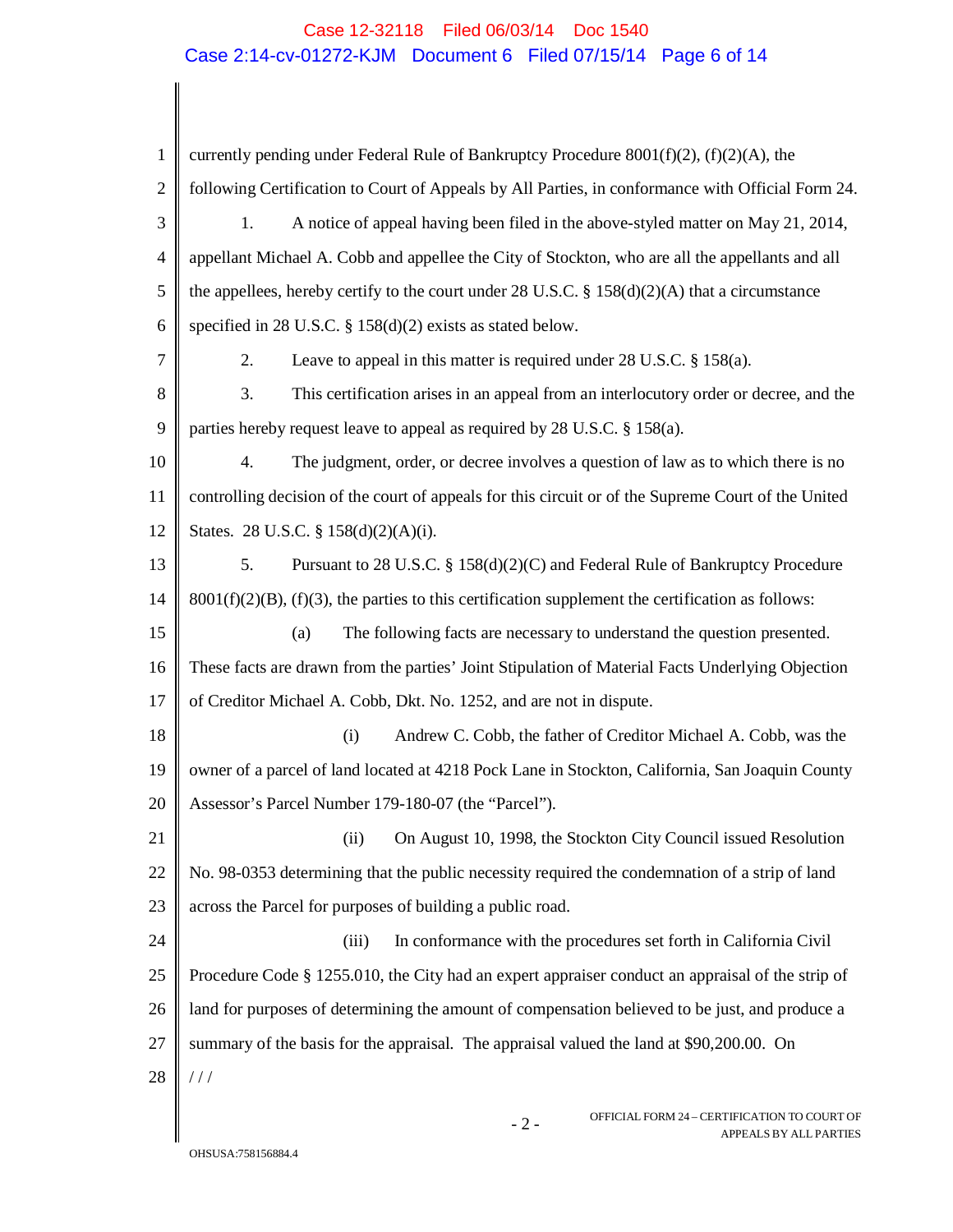## Case 12-32118 Filed 06/03/14 Doc 1540 Case 2:14-cv-01272-KJM Document 6 Filed 07/15/14 Page 7 of 14

| 1              | October 23, 1998, consistent with § 1255.010, the City deposited that amount with the California        |  |  |
|----------------|---------------------------------------------------------------------------------------------------------|--|--|
| $\mathfrak{2}$ | State Treasurer Condemnation Deposits Fund.                                                             |  |  |
| 3              | On October 23, 1998, the City initiated eminent domain<br>(iv)                                          |  |  |
| 4              | proceedings in the Superior Court of California, County of San Joaquin (the "Eminent Domain             |  |  |
| 5              | Action") to condemn a permanent easement over the strip of land.                                        |  |  |
| 6              | On October 17, 2000, the Stockton City Council issued Resolution<br>(v)                                 |  |  |
| $\tau$         | No. 00-0505 recognizing that the planned road over the Parcel had been completed and accepting          |  |  |
| 8              | that improvement.                                                                                       |  |  |
| 9              | In November 2000, Michael A. Cobb, owner of the Parcel by<br>(vi)                                       |  |  |
| 10             | operation of state probate and trust succession following the death of Andrew C. Cobb, withdrew         |  |  |
| 11             | the City's deposit of probable just compensation in the amount of \$90,200.00, subject and              |  |  |
| 12             | pursuant to California Civil Procedure Code § 1255.260.                                                 |  |  |
| 13             | On October 9, 2007, the Superior Court in the Eminent Domain<br>(vii)                                   |  |  |
| 14             | Action dismissed that action because it had not been brought to trial within five years of its          |  |  |
| 15             | commencement.                                                                                           |  |  |
| 16             | On March 14, 2008, Cobb initiated an action in the Superior Court<br>(viii)                             |  |  |
| 17             | of the State of California, County of San Joaquin (the "Inverse Condemnation Action"), seeking          |  |  |
| 18             | relief pursuant to a claim of inverse condemnation.                                                     |  |  |
| 19             | On June 28, 2012, while the Inverse Condemnation Action was still<br>(ix)                               |  |  |
| 20             | pending, the City petitioned for bankruptcy under chapter 9.                                            |  |  |
| 21             | On August 16, 2013, Cobb filed a Proof of Claim in the chapter 9<br>(x)                                 |  |  |
| 22             | case. Cobb listed the total amount of his claim as \$4,200,997.26, consisting of \$1,540,000.00 as      |  |  |
| 23             | the principal of his claim; $$2,282,997.26$ as interest on the principal of his claim; $$350,000.00$ as |  |  |
| 24             | attorney's fees and litigation expenses; \$13,000.00 as costs of suit; and \$15,000.00 as real estate   |  |  |
| 25             | taxes, maintenance costs, and insurance costs. Cobb did not indicate on his Proof of Claim that         |  |  |
| 26             | the claim was secured or that the claim was entitled to priority under 11 U.S.C. $\S$ 507(a).           |  |  |
| 27             | //                                                                                                      |  |  |
| 28             | ///                                                                                                     |  |  |
|                | OFFICIAL FORM 24 – CERTIFICATION TO COURT OF<br>$-3-$<br>APPEALS BY ALL PARTIES                         |  |  |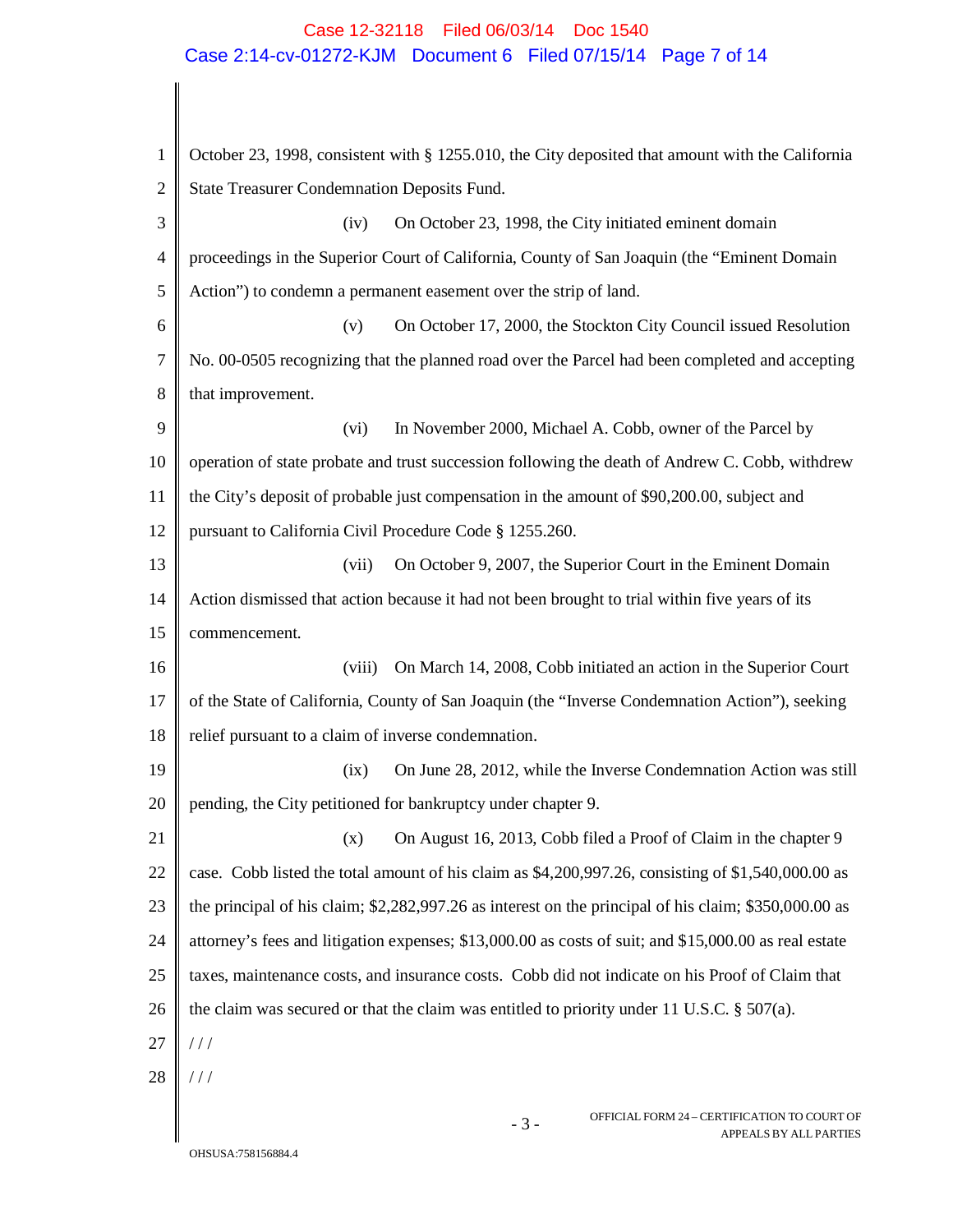## Case 12-32118 Filed 06/03/14 Doc 1540 Case 2:14-cv-01272-KJM Document 6 Filed 07/15/14 Page 8 of 14

| $\mathbf{1}$   | On November 15, 2013, the City filed the First Amended Plan for<br>$(x_i)$                          |  |  |  |
|----------------|-----------------------------------------------------------------------------------------------------|--|--|--|
| $\overline{2}$ | the Adjustment of Debts of City of Stockton, California. The City designated 19 classes of          |  |  |  |
| 3              | claims. Cobb's claim was included in Class 12 as a General Unsecured Claim.                         |  |  |  |
| 4              | (xii)<br>On February 3, 2014, the City filed its Memorandum of Law in                               |  |  |  |
| 5              | Support of Confirmation of the First Amended Plan.                                                  |  |  |  |
| 6              | (xiii)<br>On February 11, 2014, Cobb filed the Objection of Creditor                                |  |  |  |
| 7              | Michael A. Cobb to Plan and Confirmation Thereof. Cobb objected on the ground that treating         |  |  |  |
| 8              | his claim as a general unsecured claim violates the Takings Clause of the Fifth and Fourteenth      |  |  |  |
| 9              | Amendments of the U.S. Constitution.                                                                |  |  |  |
| 10             | On May 7, 2014, the bankruptcy court overruled Cobb's objection.<br>(xiv)                           |  |  |  |
| 11             | On May 21, 2014, Cobb filed a notice of appeal.<br>$\left( xy\right)$                               |  |  |  |
| 12             | At issue in this appeal is whether treating Cobb's bankruptcy claim to<br>(b)                       |  |  |  |
| 13             | payment arising from his state law inverse condemnation action as a general unsecured claim is      |  |  |  |
| 14             | inconsistent with the Takings Clause of the Fifth and Fourteenth Amendments.                        |  |  |  |
| 15             | Cobb seeks reversal of the bankruptcy court's order overruling his<br>(c)                           |  |  |  |
| 16             | objection. The City of Stockton seeks affirmance of the bankruptcy court's order overruling the     |  |  |  |
| 17             | objection.                                                                                          |  |  |  |
| 18             | Under 28 U.S.C. § 158(d)(2)(A), the court of appeals has jurisdiction of an<br>(d)                  |  |  |  |
| 19             | appeal from an interlocutory order where "all the appellants and appellees (if any) acting jointly, |  |  |  |
| 20             | certify that  (i) the judgment, order, or decree involves a question of law as to which there is no |  |  |  |
| 21             | controlling decision of the court of appeals for the circuit or of the Supreme Court of the United  |  |  |  |
| 22             | States." No decision of the Ninth Circuit or of the Supreme Court of the United States has          |  |  |  |
| 23             | addressed whether a plan of adjustment in a bankruptcy case may be confirmed, consistent with       |  |  |  |
| 24             | the Takings Clause of the Fifth and Fourteenth Amendments, where the plan of adjustment             |  |  |  |
| 25             | proposes to treat a claim for payment arising from a state law inverse condemnation action as a     |  |  |  |
| 26             | general unsecured claim.                                                                            |  |  |  |
| 27             | A copy of the order overruling Cobb's objection is attached hereto.<br>(e)                          |  |  |  |
| 28             | //                                                                                                  |  |  |  |
|                | OFFICIAL FORM 24 - CERTIFICATION TO COURT OF<br>$-4-$<br>APPEALS BY ALL PARTIES                     |  |  |  |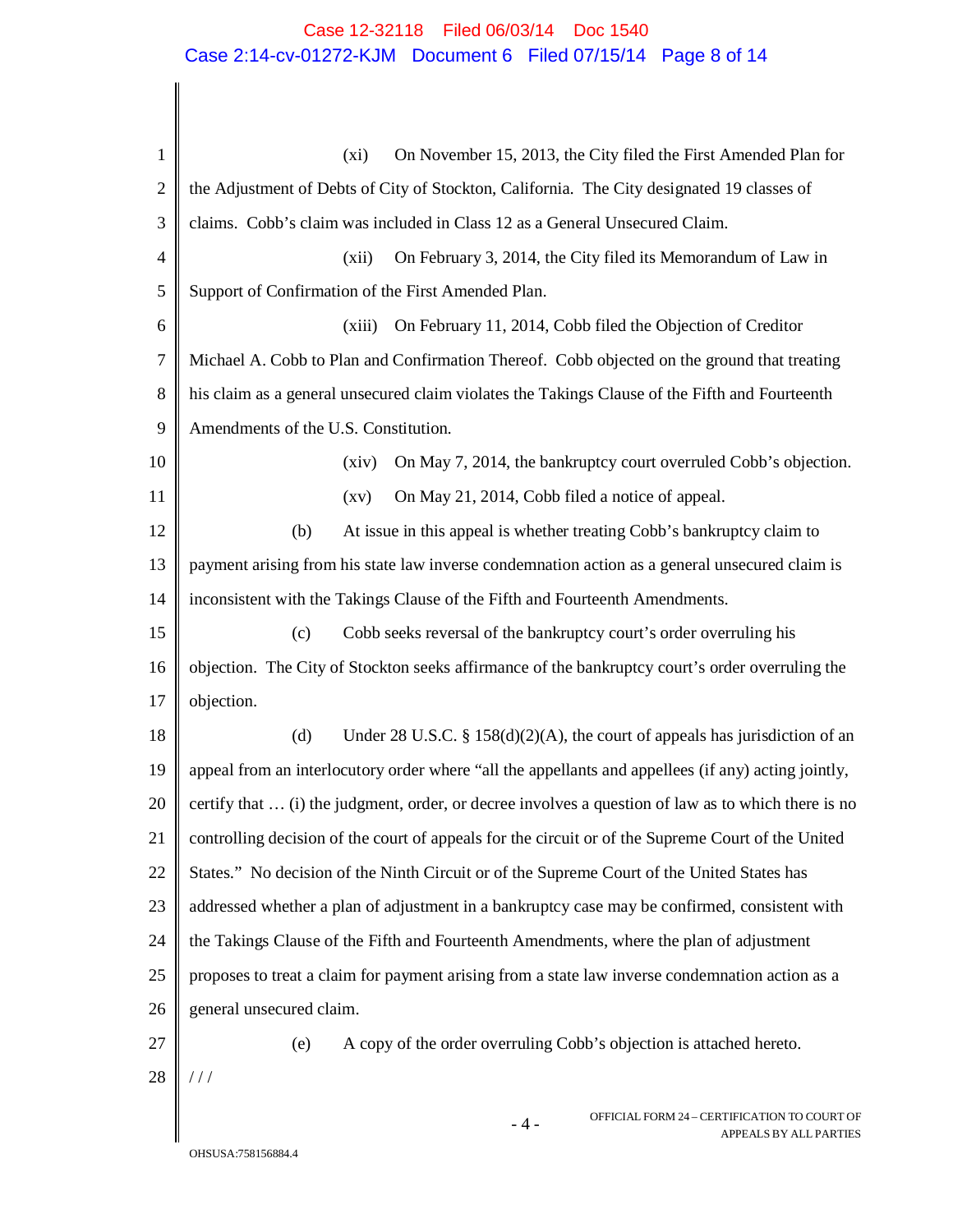## Case 12-32118 Filed 06/03/14 Doc 1540 Case 2:14-cv-01272-KJM Document 6 Filed 07/15/14 Page 9 of 14

| $\mathbf{1}$   | Pursuant to 28 U.S.C. § 158(d)(2)(B)(ii), which provides that the bankruptcy court "shall            |  |  |  |
|----------------|------------------------------------------------------------------------------------------------------|--|--|--|
| $\overline{2}$ | make the certification" upon "request made by a majority of the appellants and a majority of the     |  |  |  |
| 3              | appellees," the undersigned respectfully request that this Court make the requested certification to |  |  |  |
| $\overline{4}$ | the court of appeals.                                                                                |  |  |  |
| 5              |                                                                                                      |  |  |  |
| 6              | Dated: June 3, 2014<br><b>MARC A. LEVINSON</b><br><b>ROBERT M. LOEB</b>                              |  |  |  |
| 7              | Orrick, Herrington & Sutcliffe LLP                                                                   |  |  |  |
| $8\,$          |                                                                                                      |  |  |  |
| 9              | By: /s/ Marc A. Levinson                                                                             |  |  |  |
| 10             | <b>MARC A. LEVINSON</b><br><b>Attorneys for Debtor</b>                                               |  |  |  |
| 11             | City of Stockton<br>Dated: June 3, 2014                                                              |  |  |  |
| 12             |                                                                                                      |  |  |  |
| 13             | <b>BRADFORD J. DOZIER</b><br>Atherton & Dozier                                                       |  |  |  |
| 14             |                                                                                                      |  |  |  |
| 15             |                                                                                                      |  |  |  |
| 16             | By: /s/ Bradford A. Dozier<br><b>BRADFORD J. DOZIER</b>                                              |  |  |  |
| 17             | Attorney for Creditor<br>Michael A. Cobb                                                             |  |  |  |
| 18             |                                                                                                      |  |  |  |
| 19             |                                                                                                      |  |  |  |
| 20             |                                                                                                      |  |  |  |
| 21             |                                                                                                      |  |  |  |
| 22             |                                                                                                      |  |  |  |
| 23             |                                                                                                      |  |  |  |
| 24             |                                                                                                      |  |  |  |
| 25             |                                                                                                      |  |  |  |
| 26             |                                                                                                      |  |  |  |
| 27<br>28       |                                                                                                      |  |  |  |
|                |                                                                                                      |  |  |  |
|                | OFFICIAL FORM 24 - CERTIFICATION TO COURT OF<br>$-5-$<br>APPEALS BY ALL PARTIES                      |  |  |  |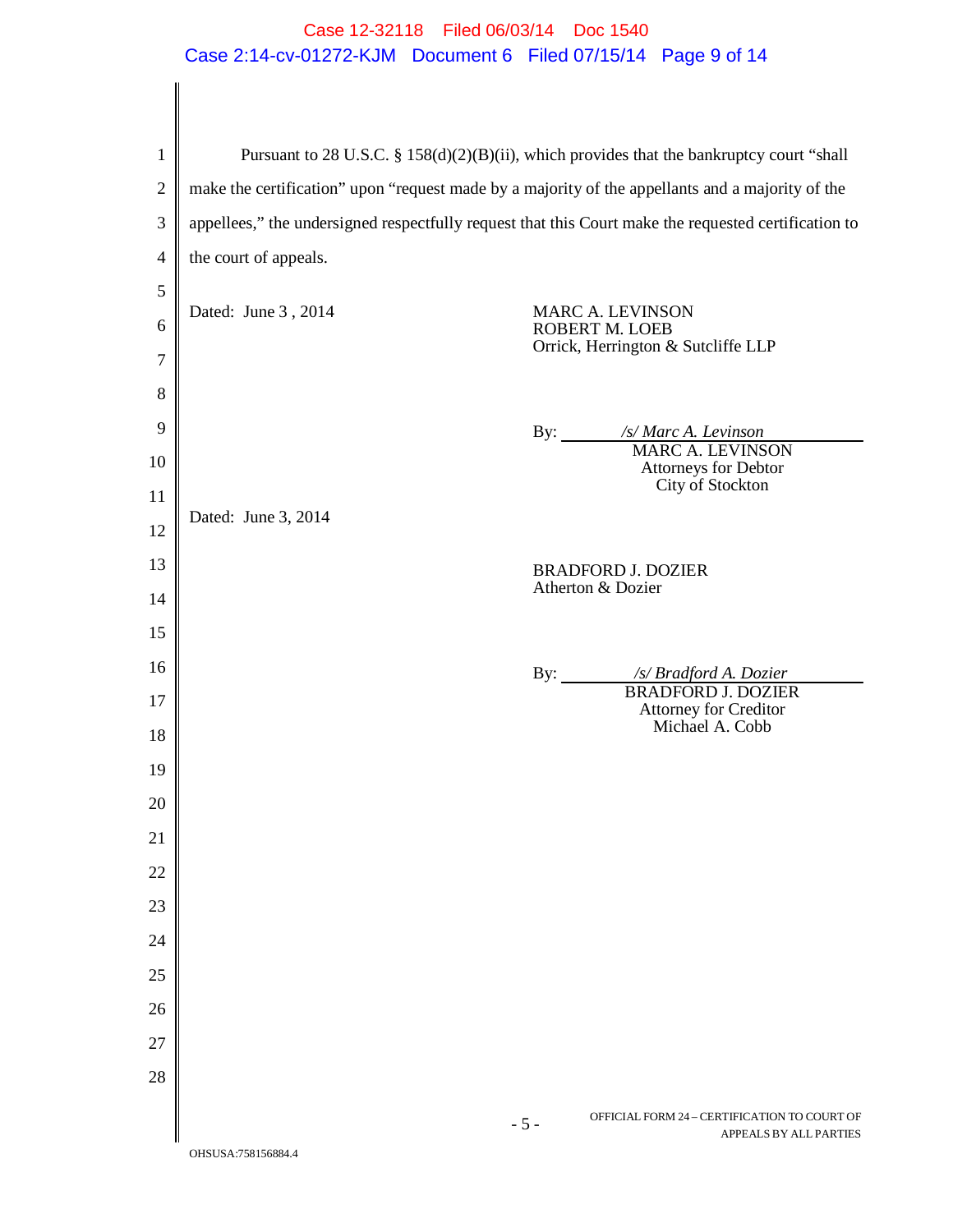|                | Case 12-32118 Filed 06/08/14 Doc 1540<br>Case 2:14-cv-01272-KJM Document 6 Filed 07/15/14 - Page 10 |
|----------------|-----------------------------------------------------------------------------------------------------|
|                | -1)                                                                                                 |
| 1              | ĮB                                                                                                  |
| $\overline{2}$ | $MAY - 8$ 2014                                                                                      |
| $\overline{3}$ | UNITED STATES BANKRUPTCY COUR<br>EASTERN DISTRICT OF CALIFORNI                                      |
| $\overline{4}$ | UNITED STATES BANKRUPTCY COURT                                                                      |
| 5              | EASTERN DISTRICT OF CALIFORNIA                                                                      |
| 6              |                                                                                                     |
| $\overline{7}$ | Case No. 12-32118-C-9<br>In re:                                                                     |
| 8              | CITY OF STOCKTON, CALIFORNIA,                                                                       |
| 9              |                                                                                                     |
| 10             | $Debtor(s)$ .                                                                                       |
| 11             | ORDER OVERRULING OBJECTION TO CONFIRMATION                                                          |
| 12             | OF PLAN OF ADJUSTMENT                                                                               |
| 13             | Findings of fact and conclusions of law having been stated                                          |
| 14             | orally on the record in which this court chronicled the history                                     |
| 15             | of the condemnation and inverse condemnation actions that formed                                    |
| 16             | the basis of Michael Cobb's claims and noting that the decision                                     |
| 17             | of the California Court of Appeal regarding statute of                                              |
| 18             | limitations for the inverse condemnation action filed in 2007 by                                    |
| 19             | Michael Cobb (Cobb v. City of Stockton, 192 Cal. App. 4th 65, 120                                   |
| 20             | Cal. Rptr. 3d 389, Cal. App. 3 Dist., January 26, 2011), dealt                                      |
| 21             | with only a narrow statute of limitations question that did not                                     |
| 22             | foreclose such other defenses as laches against Michael Cobb for                                    |
| 23             | having done nothing to pursue his claim for greater compensation,                                   |
| 24             | which was all that remained (pursuant to California Code of Civil                                   |
| 25             | Procedure § 1255.260) after he withdrew in November 2000 the                                        |
| 26             | \$90,200 that the City had deposited in the state treasury as                                       |
| 27             | probable compensation, and that continues to restrict his                                           |
| 28             | remedies even after the initial condemnation action was dismissed                                   |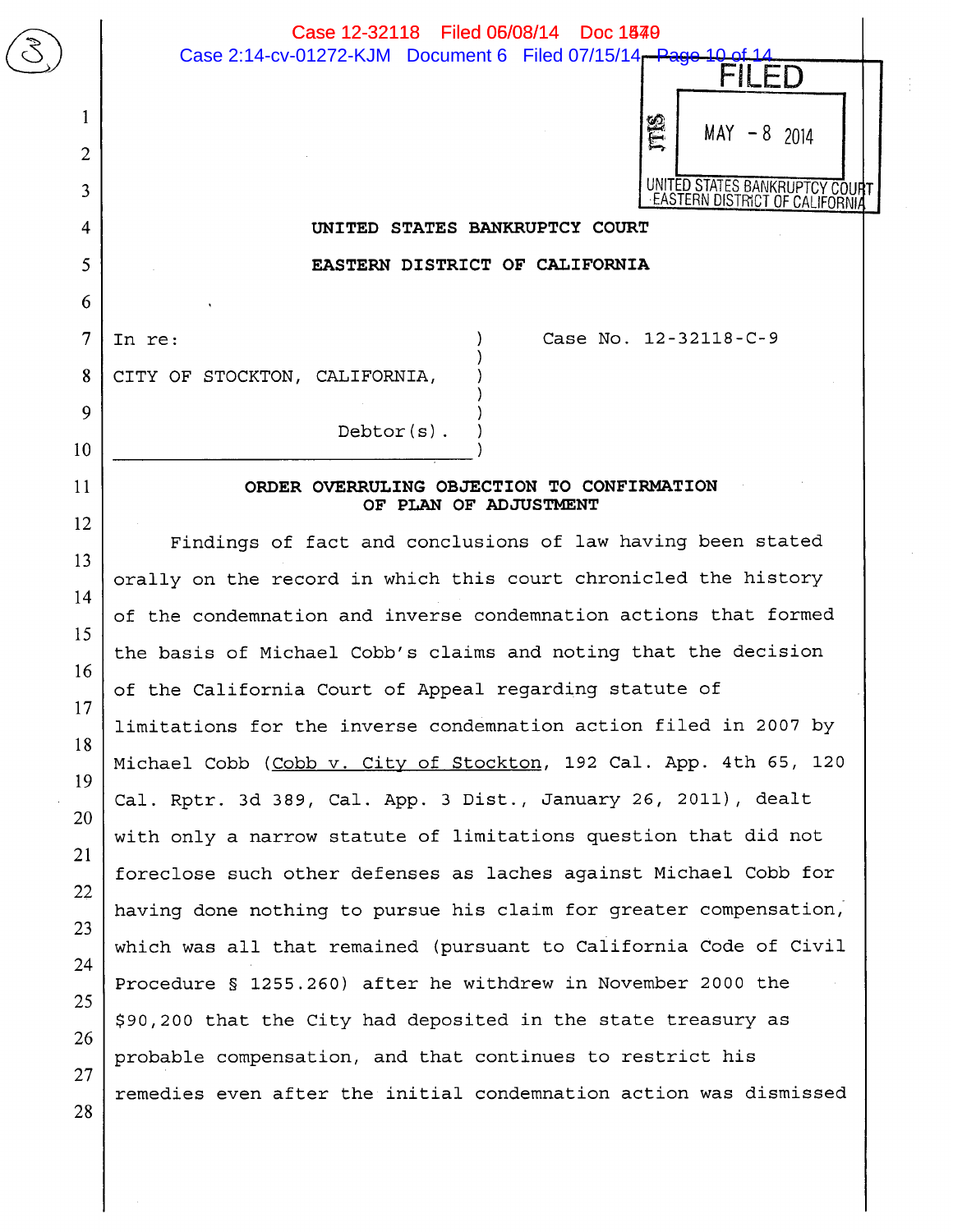### Case 12-32118 Filed 06/08/14 Doc 1540

#### Case 2:14-cv-01272-KJM Document 6 Filed 07/15/14 Page 11 of 14

in 2007 on account of inaction (the majority of which inaction is  $\mathbf{1}$  $\overline{2}$ ascribed to Michael Cobb who had the burden of going forward after withdrawing the deposit) and for the other reasons  $\overline{3}$  $\overline{4}$ explained on the record,

IT IS ORDERED that the objection of Michael Cobb to  $5<sup>5</sup>$ confirmation of the pending plan of adjustment filed by the City 6  $\overline{7}$ of Stockton on account of his treatment as an unsecured creditor  $\bf 8$ is OVERRULED.

Dated: May 7, 2014.

9

 $10<sup>°</sup>$ 

11

12

13

14

15

16

17

18

19

20

21

22

23

24

25

26

27

28

UNITED STATES BANKRUPT **JUDGE**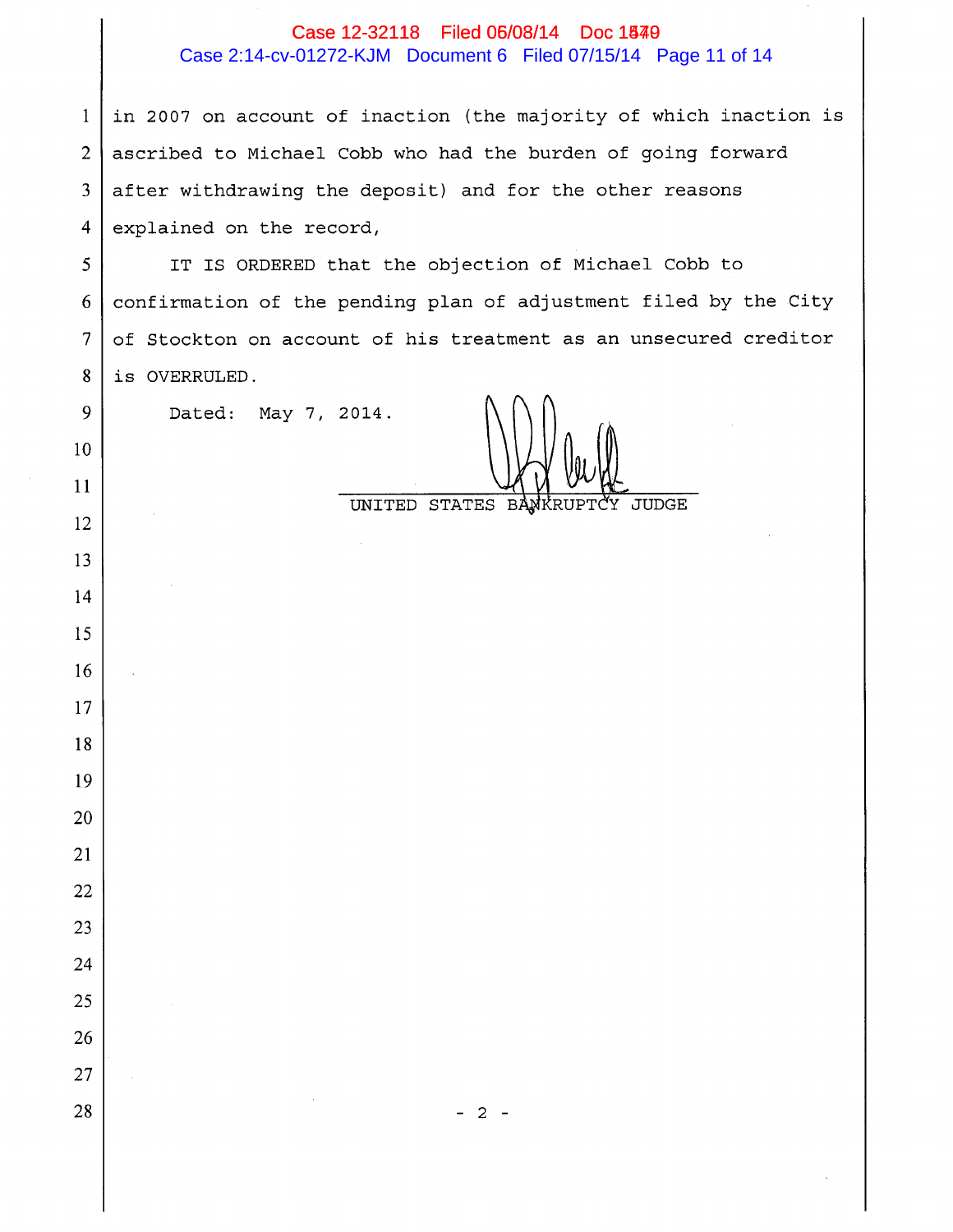|                     | Case 12-32118 Filed 06/08/14 Doc 1540<br>Case 2:14-cv-01272-KJM Document 6 Filed 07/15/14 Page 12 of 14 |  |  |
|---------------------|---------------------------------------------------------------------------------------------------------|--|--|
| $\mathbf{1}$        | INSTRUCTIONS TO CLERK OF COURT<br>SERVICE LIST                                                          |  |  |
| $\overline{2}$      | The Clerk of Court is instructed to send the attached                                                   |  |  |
| 3                   | document, via the BNC, to the following parties:                                                        |  |  |
| $\overline{4}$<br>5 | Marc A. Levinson<br>400 Capitol Mall #3000<br>Sacramento CA 95814-4407                                  |  |  |
| 6                   |                                                                                                         |  |  |
| $\overline{7}$      | Bradford J. Dozier<br>305 N El Dorado #301                                                              |  |  |
| 8                   | Stockton CA 95202-2306                                                                                  |  |  |
| 9                   |                                                                                                         |  |  |
| 10                  |                                                                                                         |  |  |
| 11                  |                                                                                                         |  |  |
| 12                  |                                                                                                         |  |  |
| 13                  |                                                                                                         |  |  |
| 14                  |                                                                                                         |  |  |
| 15                  |                                                                                                         |  |  |
| 16<br>17            |                                                                                                         |  |  |
| $18\,$              |                                                                                                         |  |  |
| 19                  |                                                                                                         |  |  |
| $20\,$              |                                                                                                         |  |  |
| 21                  |                                                                                                         |  |  |
| $22\,$              |                                                                                                         |  |  |
| 23                  |                                                                                                         |  |  |
| 24                  |                                                                                                         |  |  |
| 25                  |                                                                                                         |  |  |
| 26                  |                                                                                                         |  |  |
| 27                  |                                                                                                         |  |  |
| 28                  | 3                                                                                                       |  |  |
|                     |                                                                                                         |  |  |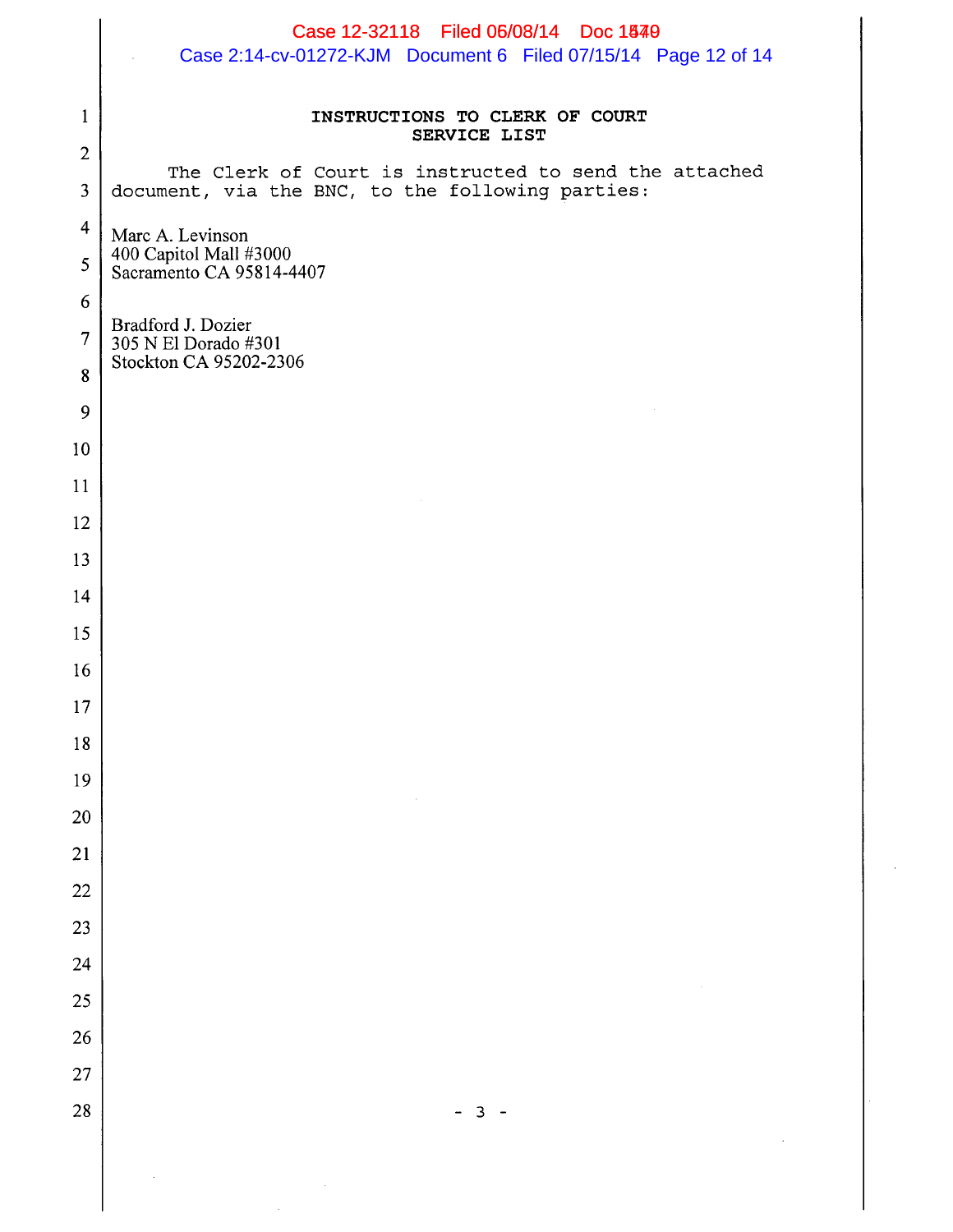Case 2:14-cv-01272-KJM Document 6 Filed 07/15/14 Page 13 of 14

# Exhibit B